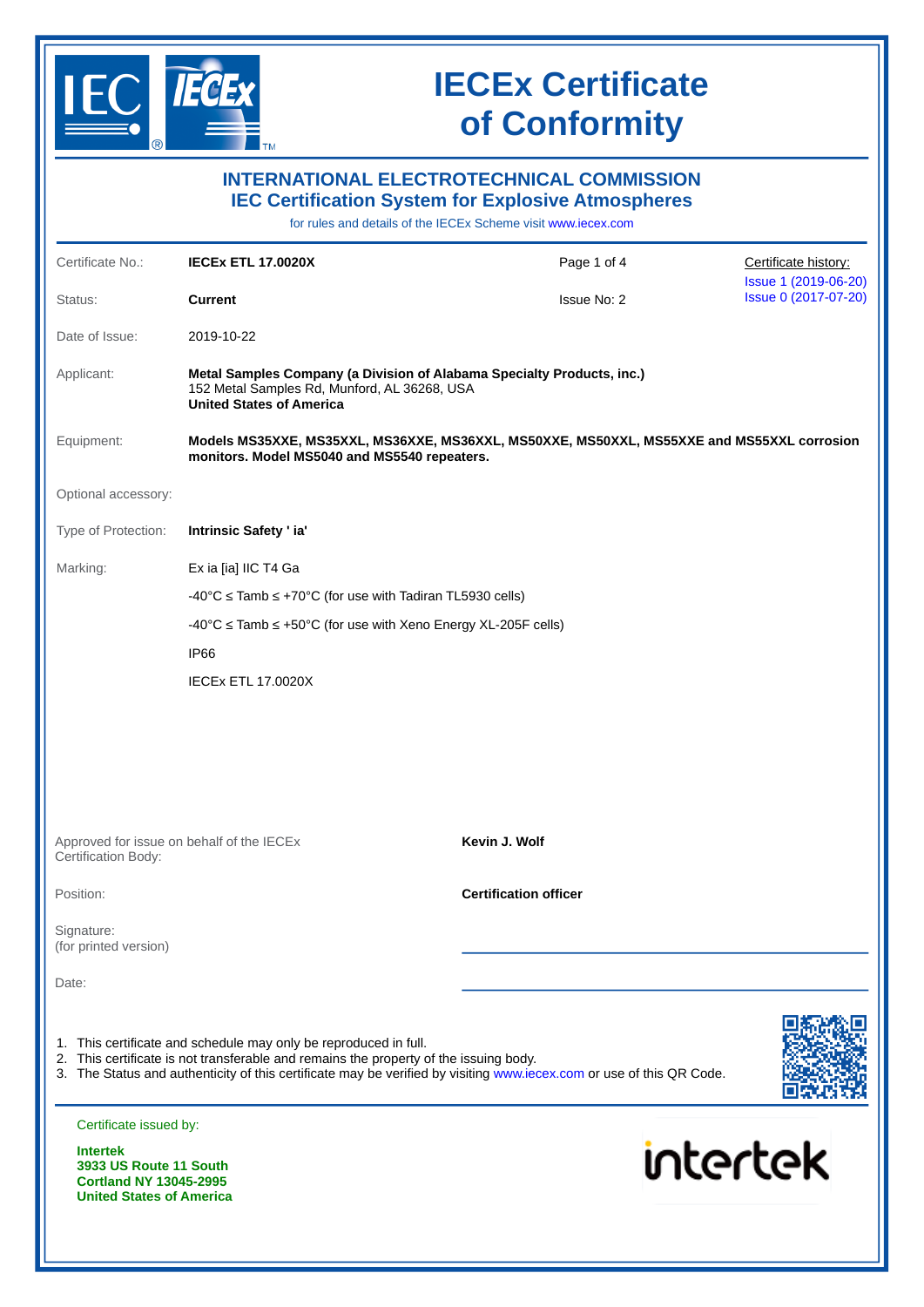

| Certificate No.:                                            | <b>IECEX ETL 17.0020X</b>                                                                                                                                                                                                                                                                                                                                                                                                                                                                                | Page 2 of 4 |
|-------------------------------------------------------------|----------------------------------------------------------------------------------------------------------------------------------------------------------------------------------------------------------------------------------------------------------------------------------------------------------------------------------------------------------------------------------------------------------------------------------------------------------------------------------------------------------|-------------|
| Date of issue:                                              | 2019-10-22                                                                                                                                                                                                                                                                                                                                                                                                                                                                                               | Issue No: 2 |
| Manufacturer:                                               | Metal Samples Company (a Division of Alabama Specialty Products, inc.)<br>152 Metal Samples Rd, Munford, AL 36268, USA<br><b>United States of America</b>                                                                                                                                                                                                                                                                                                                                                |             |
| Additional<br>manufacturing<br>locations:                   |                                                                                                                                                                                                                                                                                                                                                                                                                                                                                                          |             |
|                                                             | This certificate is issued as verification that a sample(s), representative of production, was assessed and tested and found to comply with<br>the IEC Standard list below and that the manufacturer's quality system, relating to the Ex products covered by this certificate, was<br>assessed and found to comply with the IECEx Quality system requirements. This certificate is granted subject to the conditions as set out in<br>IECEx Scheme Rules, IECEx 02 and Operational Documents as amended |             |
| <b>STANDARDS:</b><br>to comply with the following standards | The equipment and any acceptable variations to it specified in the schedule of this certificate and the identified documents, was found                                                                                                                                                                                                                                                                                                                                                                  |             |
| IEC 60079-0:2017<br>Edition: 7.0                            | Explosive atmospheres - Part 0: Equipment - General requirements                                                                                                                                                                                                                                                                                                                                                                                                                                         |             |
| IEC 60079-11:2011<br>Edition: 6.0                           | Explosive atmospheres - Part 11: Equipment protection by intrinsic safety "i"                                                                                                                                                                                                                                                                                                                                                                                                                            |             |
|                                                             | This Certificate does not indicate compliance with safety and performance requirements<br>other than those expressly included in the Standards listed above.                                                                                                                                                                                                                                                                                                                                             |             |
| <b>TEST &amp; ASSESSMENT REPORTS:</b>                       | A sample(s) of the equipment listed has successfully met the examination and test requirements as recorded in:                                                                                                                                                                                                                                                                                                                                                                                           |             |
| Test Reports:                                               |                                                                                                                                                                                                                                                                                                                                                                                                                                                                                                          |             |
| US/ETL/ExTR17.0021/00                                       | US/ETL/ExTR17.0021/01                                                                                                                                                                                                                                                                                                                                                                                                                                                                                    |             |
| <b>Quality Assessment Report:</b>                           |                                                                                                                                                                                                                                                                                                                                                                                                                                                                                                          |             |
| GB/ITS/OAR14.0019/03                                        |                                                                                                                                                                                                                                                                                                                                                                                                                                                                                                          |             |
|                                                             |                                                                                                                                                                                                                                                                                                                                                                                                                                                                                                          |             |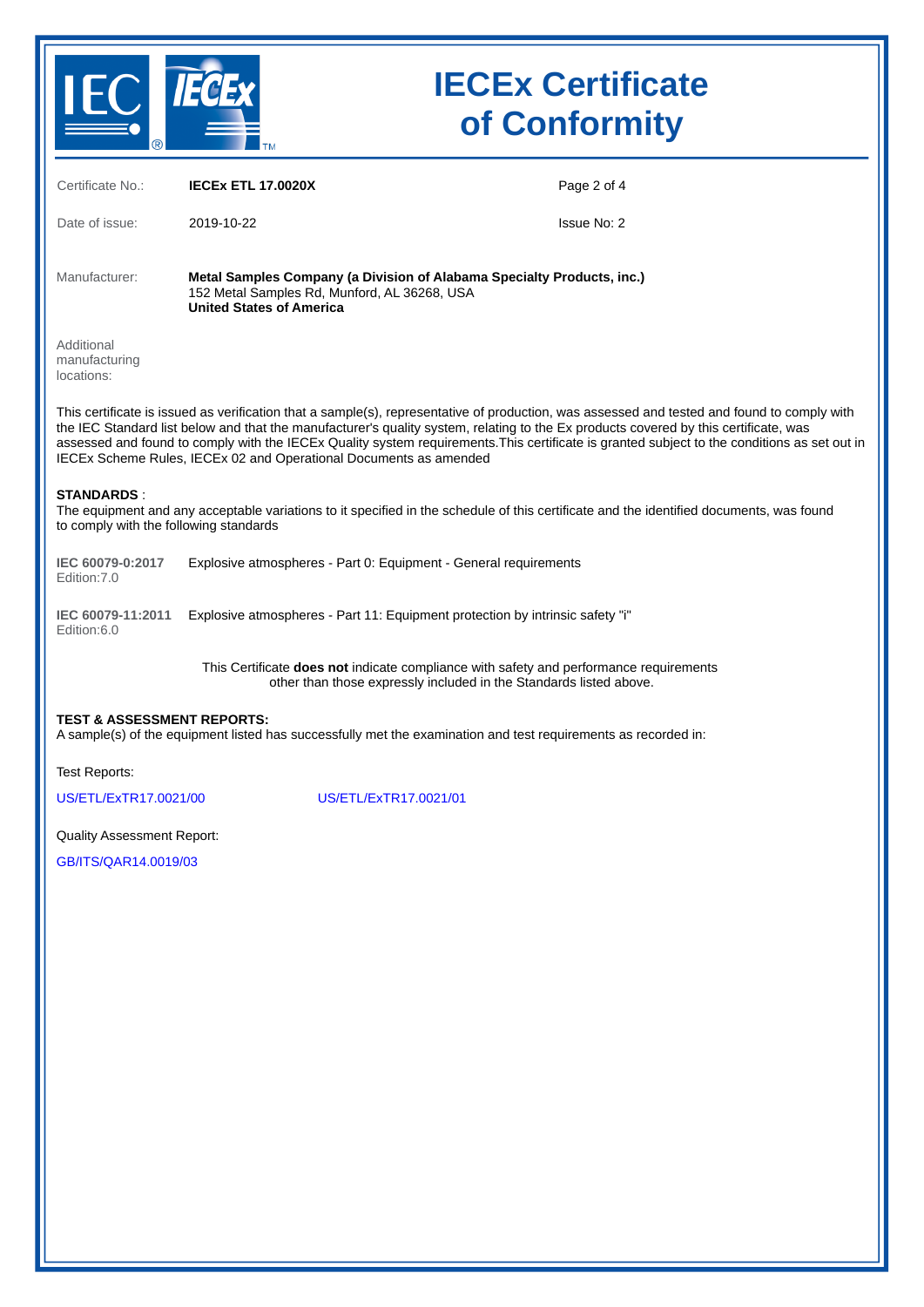

Certificate No.: **IECEx ETL 17.0020X**

Date of issue: 2019-10-22

Page 3 of 4

Issue No: 2

#### **EQUIPMENT:**

Equipment and systems covered by this Certificate are as follows:

Refer to Certificate Annex for equipment description.

#### **SPECIFIC CONDITIONS OF USE: YES as shown below:**

• Inductance and capacitance values specified for connection to port J2 of board EXCDB\_000030 have not been assessed for simultaneous combination. Care shall be taken to ensure that the combination of resistive, inductive and capacitive energies cannot result in an incendive spark. To aid in the connection of simple apparatus the following values have been subjected to spark ignition testing and have been shown to be safe

| Uo: | 4.94V            |
|-----|------------------|
| lo: | 2mA              |
| Po: | 2.47mW           |
| Ci: | 0µF              |
| Li: | 0 <sub>u</sub> H |
| Co: | $50\mu F$        |
| Lo: | 30µH             |

- External non-metallic materials pose a potential electrostatic charging hazard. Refer to the manufacturer's instruction manual for details on the mitigation of electrostatic charging.
- The models MS36XX and MS50XX may be fitted with metallic end-caps which are produced from aluminum and may pose a potential impact spark ignition hazard when used in EPL Ga installations. When the equipment is to be mounted in an EPL Ga environment the end user shall conduct a risk assessment prior to installation and shall only use the equipment where the risk of impact has been determined to be negligible.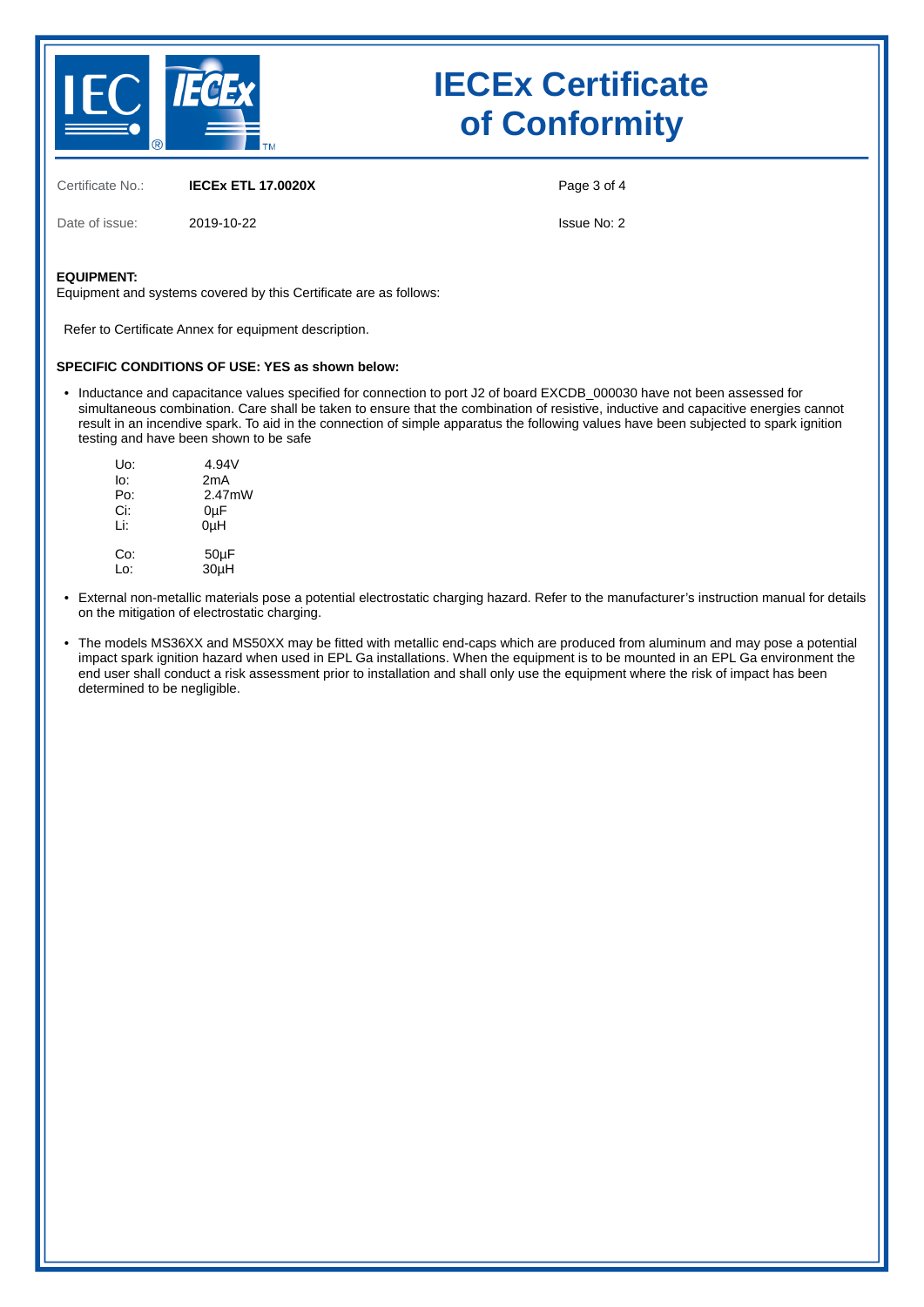

Certificate No.: **IECEx ETL 17.0020X**

Date of issue: 2019-10-22

Page 4 of 4

Issue No: 2

#### **DETAILS OF CERTIFICATE CHANGES (for issues 1 and above)** Refer to Certificate Annex for details of changes.

**Annex:**

[Annex to IECEx ETL 17.0020X - Issue 02.pdf](https://www.iecex-certs.com/deliverables/CERT/17325/view)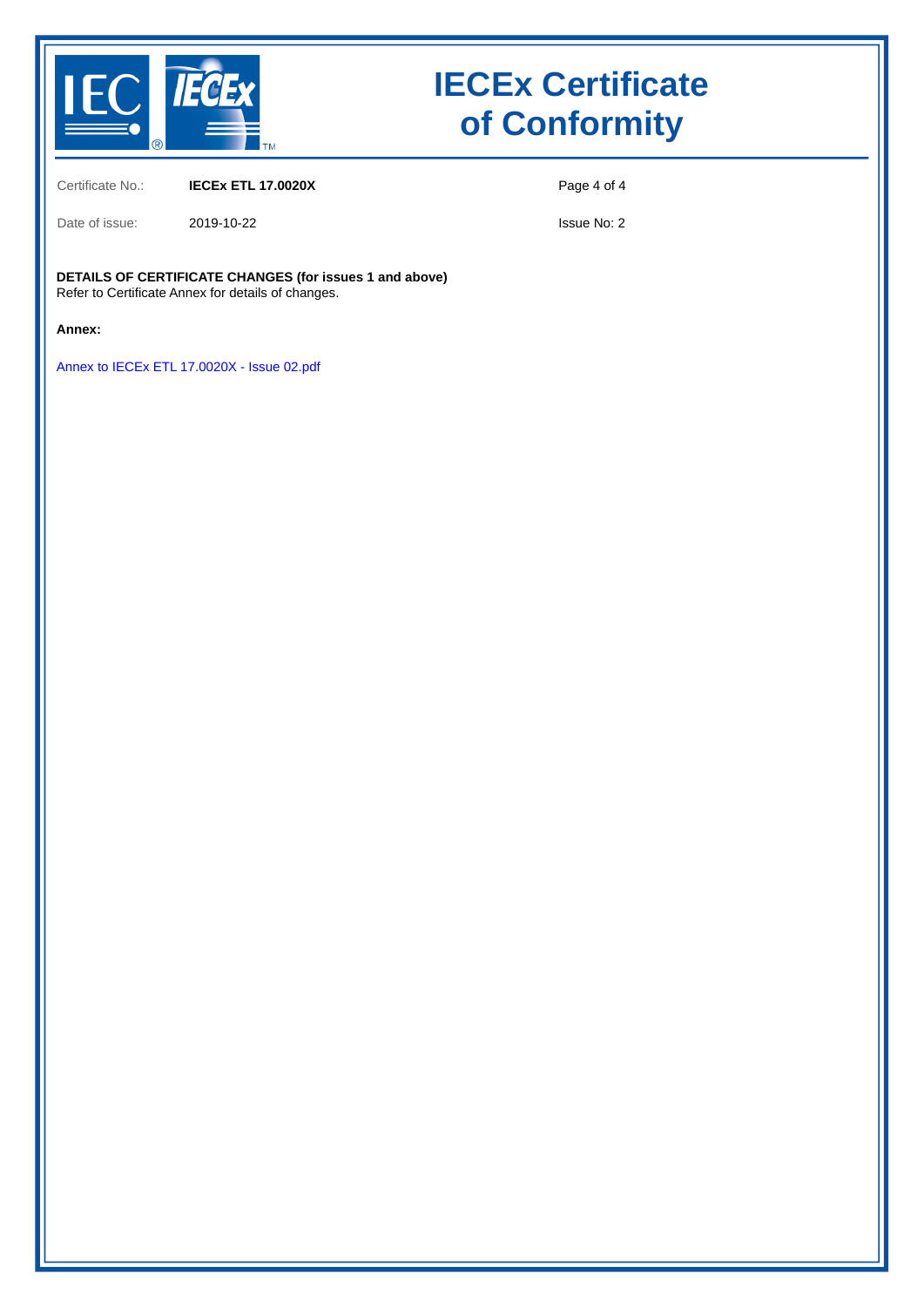

| <b>Certificate No:</b> | <b>IECEX ETL</b><br>.17.0020X | <b>SISSUE No.</b> ∠ |
|------------------------|-------------------------------|---------------------|
| Annex No.              |                               |                     |

### **Description of Equipment**

The MS35XXE/L, MS36XXE/L and MS50XXE/L are remote monitoring equipment which measures the corrosion rate of metallic pipe through resistive probe. Equipment models share the same internal circuitry, with the exception of model specific optional boards. The MS35XXE/L and MS55XXE/L utilize either a rectangular cuboidal stainless steel enclosure with approximate dimensions 23cm x 20cm x 11cm or a variable non-metallic enclosure with minimum dimensions 25cm x 20cm x 10cm. Both enclosures form a base and hinged lid assembly and are retained with bolt secured metallic tabs.

The MS36XXE/L and MS50XXE/L variants utilize the same cylindrical enclosure with approximate diameter of 12cm, and length 20cm. The central section of the enclosure is metallic and has two screw on non-metallic or aluminum end caps which form three compartments. The front end cap includes a transparent window which shows an LCD display, whilst the rear houses is fully opaque and holds the equipment battery. Connection is made to the equipment through three connectors, two on the side of the central housing and the third on a conduit which is welded to the bottom surface of the central housing at a normal angle.

A USB port is provided on each enclosure variant for downloading data in the hazardous area. This port has been assessed for connection to the ET1650 USB stick manufactured by Alabama Specialty Products. The USB stick has been assessed for connection to a maximum Um of 6V. No other USB stick shall be used with the equipment whilst the equipment is in a hazardous area.

Whilst in the non-hazardous area the USB port may be used with a generic USB stick providing the part does not contain a source of power (e.g. a battery).

Whilst in the non-hazardous area the USB port may be used with a generic USB stick providing the part does not contain a source of power (e.g. a battery).

The ambient temperature range in which the equipment may be installed is dependent upon the cells used.

| <b>Ambient Temperature Range</b>                            | <b>Cells</b>        | <b>Battery Pack Reference</b> |
|-------------------------------------------------------------|---------------------|-------------------------------|
| $-40^{\circ}$ C $\leq$ Tamb $\leq$ +70 $^{\circ}$ C $^{-1}$ | Tadiran TL5930      | ET1664 / ET2250               |
| $-40^{\circ}$ C $\leq$ Tamb $\leq$ +50 $^{\circ}$ C         | Xeno Energy XL-205F | ET1857 / ET2257               |

Battery packs contain integral current limiting devices and have been subjected to the applicable tests to be changed in the hazardous area. The battery pack must be removed from the hazardous area, or the area confirmed to be non-hazardous prior to changing individual cells.

All equipment has the facilities for connection to an external corrosion measurement probe and when fitted with board EXCDB\_000030 the equipment has the facilities for an additional barrier input (J2) and an intrinsically safe output. The following entity parameters have been assessed for use with the equipment and are marked on the equipment labels as applicable.

### **Parameters of probe connection on EXCDB-000023 – Single Channel ER Measurement Board**

| Uo: | 4.94V              |
|-----|--------------------|
| lo: | 0.332A             |
| Po: | 0.41W              |
| Co: | 1.9 <sub>µ</sub> F |
| Lo: | 60uH               |



**Legal entity name Address**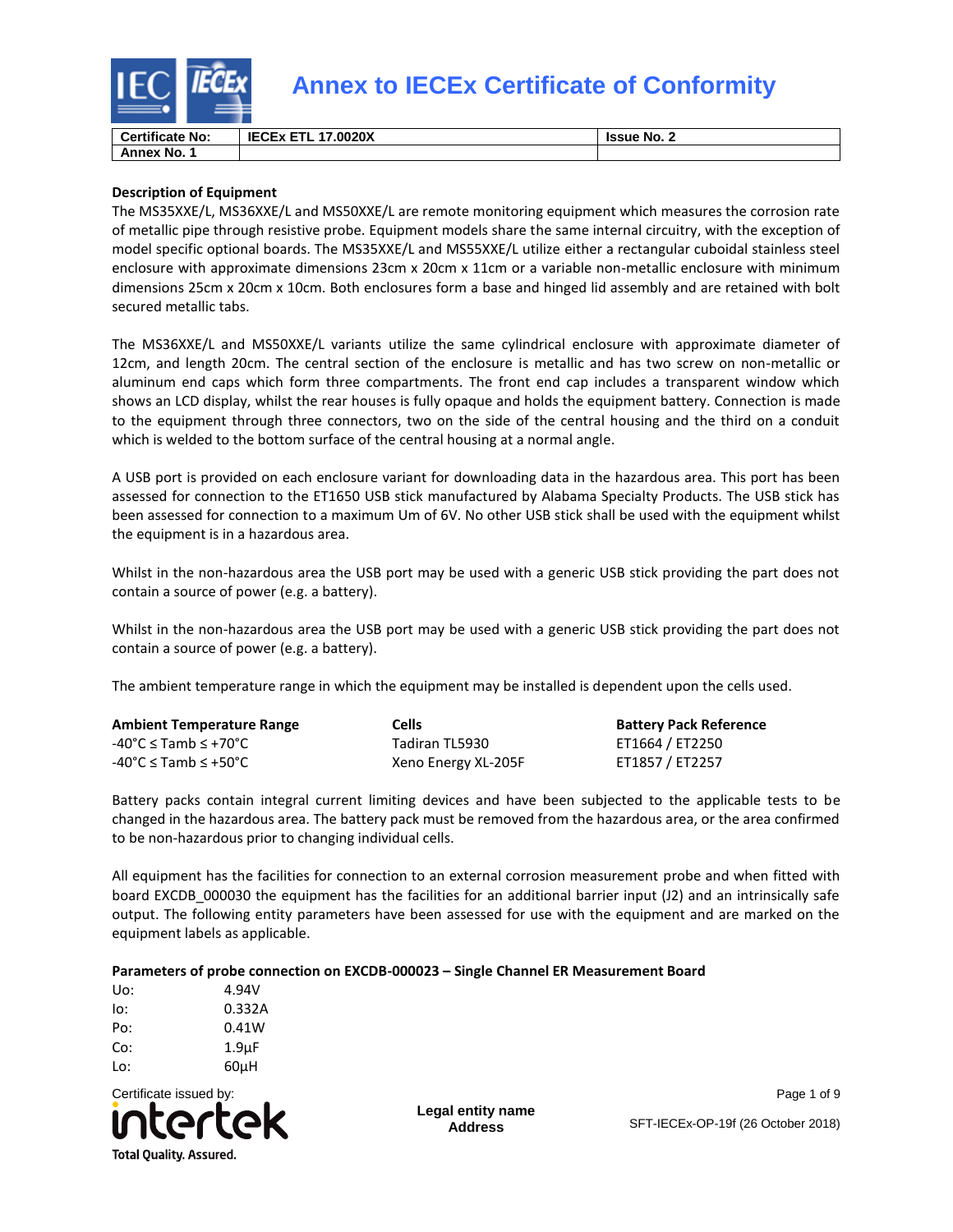

| <b>Certificate No:</b> | $T^*$<br>.0020X<br>化心口入口 | <b>Issue No. 2</b> |
|------------------------|--------------------------|--------------------|
| Annex No.              |                          |                    |

#### **Parameters of probe connection on EXCDB-000033 – Four Channel ER Measurement Board**  Parameters are defined per probe.

| Uo: | 4.94V                                                                                 |
|-----|---------------------------------------------------------------------------------------|
| lo: | 0.848A                                                                                |
| Po: | 1.047W                                                                                |
| Co: | $0.1\mu F$                                                                            |
| Lo: | 20uH                                                                                  |
|     | Parameters of probe connection on EXCDB-000036 - Single Channel LPR Measurement Board |
| Uo: | 8.61V                                                                                 |
| lo: | 0.305A                                                                                |
| Po: | 0.377W                                                                                |
| Co: | $0.1\mu F$                                                                            |
| Lo: | 60uH                                                                                  |
|     |                                                                                       |

**Parameters of probe connection on EXCDB-000039 – Four Channel LPR Measurement Board**  Parameters are defined per probe.

| Uo: | 8.61V      |
|-----|------------|
| lo: | 0.848A     |
| Po: | 1.047W     |
| Co: | $0.1\mu F$ |
| Lo: | 20uH       |

#### **Barrier Input J3 on board EXCDB-000030 – Remote Datalogger Communication Board**

| Ui           | 28V               |
|--------------|-------------------|
| Ιi           | 93 <sub>m</sub> A |
| Pi           | 0.75W             |
| Ci (@28V)    | $0.054\mu F$      |
| Ci: (@4.94V) | 5.59uF            |
| l i:         | OН                |



Page 2 of 9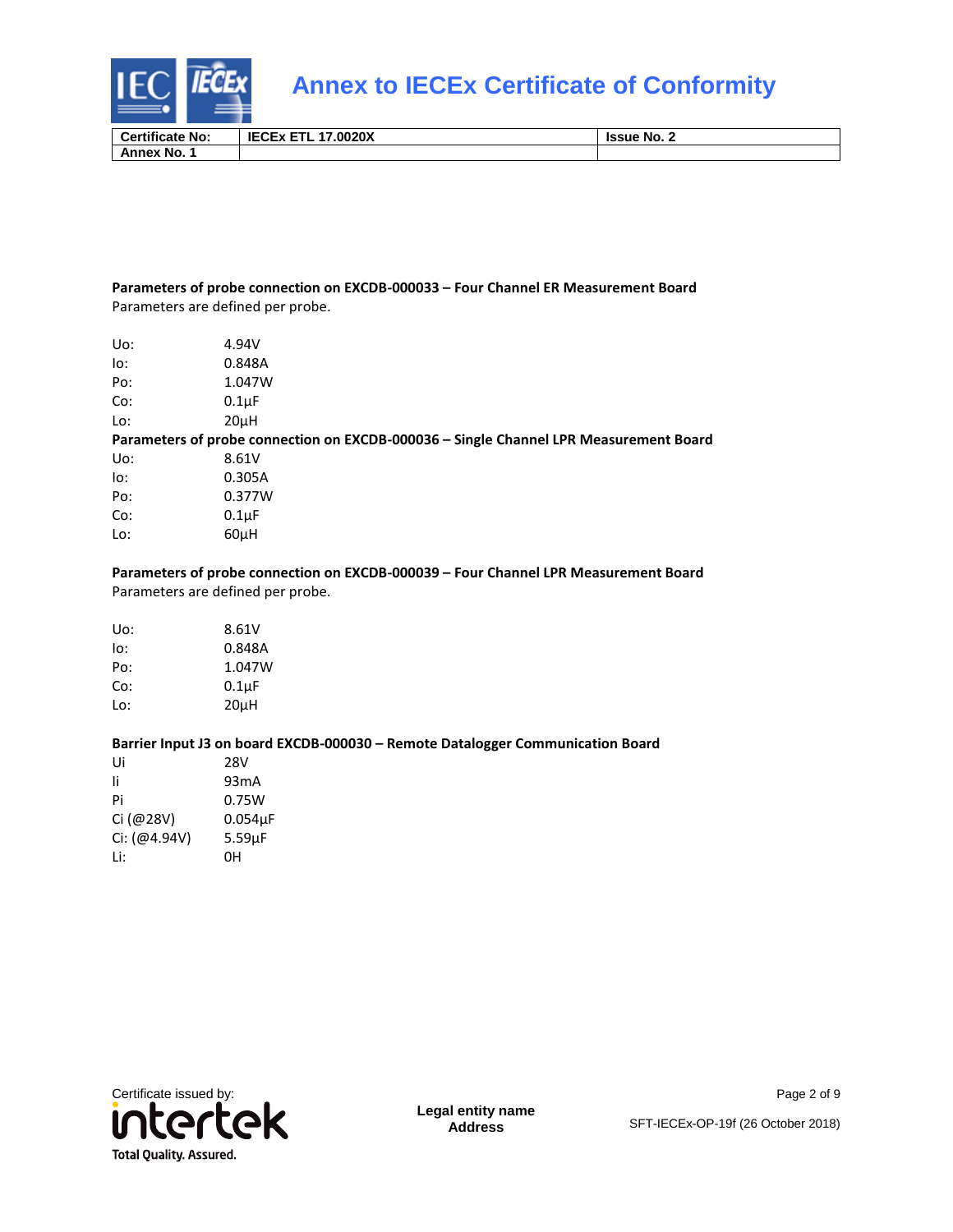

| <b>Certificate No:</b> | <b>IECEX ETL 17.0020X</b> | Ssue No. ∠ |
|------------------------|---------------------------|------------|
| <b>Annex No.</b>       |                           |            |

#### **Parameters on Junction J2 of EXCDB-000030 – Remote Datalogger Communication Board**

Output connects to external intrinsically safe circuitry. The following maximum parameters have been provided for maximum flexibility, however the simultaneous combination of these parameters has not been assessed for spark safety. A reduced set of parameters has been tested for spark safety to permit the connection of simple intrinsically safe apparatus and is summarized within the Special Conditions for Safe Use.

| Uo: | 4.94V              |
|-----|--------------------|
| lo: | 2mA                |
| Po: | 2.47mW             |
| Ci: | 0µF                |
| Li: | 0uH                |
| Co: | 100 <sub>u</sub> F |
| Lo: | 880uH              |
|     |                    |



**Legal entity name Address**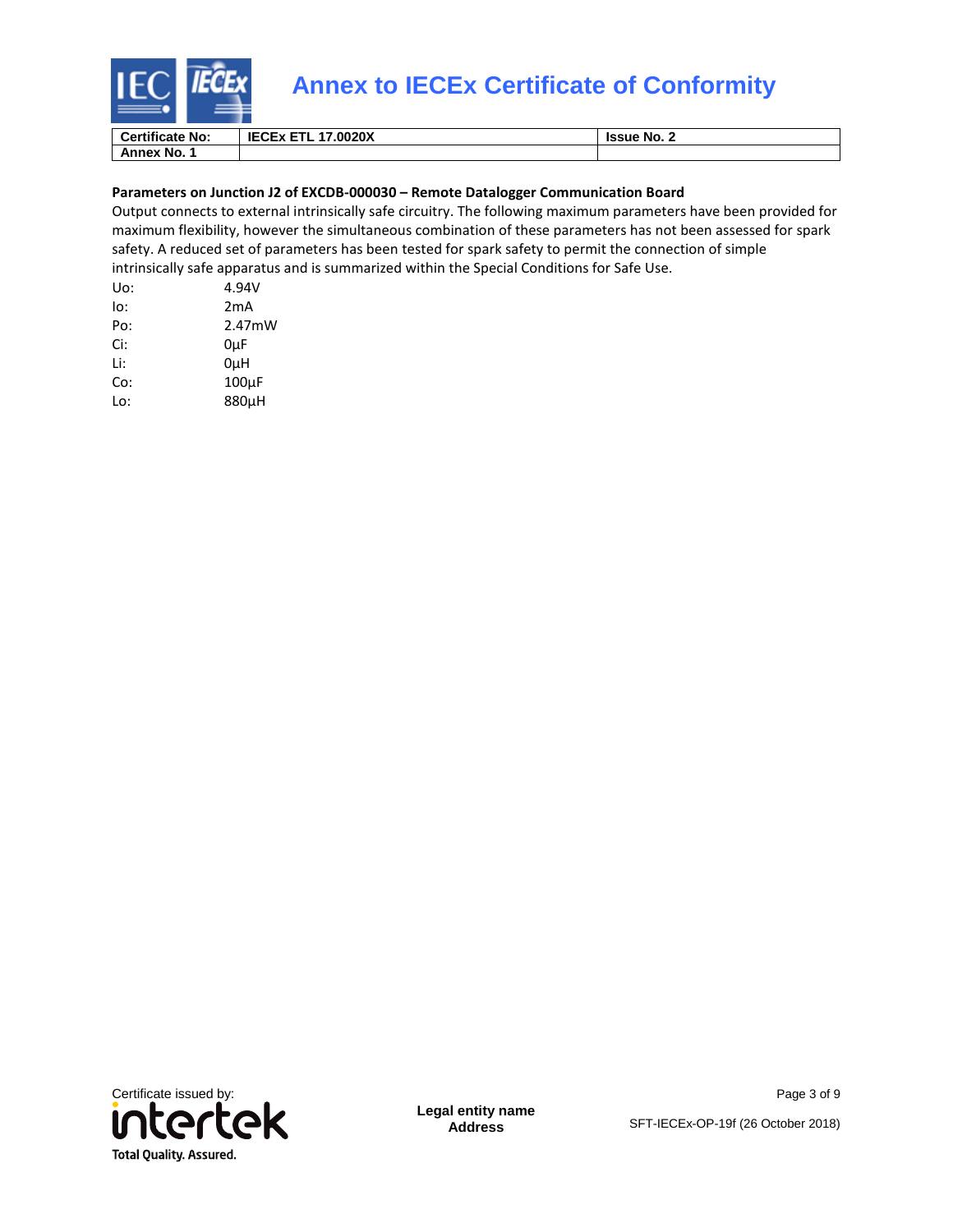

| <b>Certificate No:</b> | 17.0020X<br><b>IECEX</b><br>---<br>. . | <b>Issue No. 2</b> |
|------------------------|----------------------------------------|--------------------|
| . ∗ No. .<br>Annex     |                                        |                    |

The following drawing list completely replaces that given on the previous certificate revision.

| <b>Technical Documents</b>                                         |                     |             |            |
|--------------------------------------------------------------------|---------------------|-------------|------------|
| Title:                                                             | <b>Drawing No.:</b> | Rev. Level: | Date:      |
| Circuit Diagram - Remote Data Logger Host Board                    | EXCDB-000017        | Α           | 04/10/2019 |
| Circuit Diagram - Battery Pack protection Module                   | EXCDB-000018        | 0           | 03/16/17   |
| Circuit Diagram - Battery Protection Circuit for wireless          |                     |             |            |
| devices                                                            | EXCDB-000044        | 0           | 03/14/2019 |
| Circuit Diagram - Remote Data Logger Bluetooth Module              | EXCDB-000019        | 0           | 03/17/17   |
| Circuit Diagram ER Measurement Board Typell                        | EXCDB-000023        | 0           | 03/08/17   |
| Circuit Diagram - Remote Data Logger Display Board                 | EXCDB-000029        | $\sf A$     | '04/03/19  |
| Circuit Diagram - Remote Data Logger RS232 & current               |                     |             |            |
| loop Module                                                        | EXCDB-000030        | 0           | 06/23/2017 |
| Circuit Diagram - ER Measurement Board - Multi Channel             | EXCDB-000033        | 0           | 03/07/2019 |
| Circuit Diagram - LPR Measurement Board with                       |                     |             |            |
| Controller                                                         | EXCDB-000036        | 0           | 05/17/2019 |
| Circuit Diagram - LPR Measurement Board - Multi                    |                     |             |            |
| Channel                                                            | EXCDB-000039        | 0           | 05/23/2019 |
| Circuit Diagram - ISA Wireless Board                               | EXCDB-000024        | A           | 03/16/16   |
| Circuit Diagram - HART Wireless Board                              | EXCDB-000025        | $\mathbf 0$ | 03/07/2019 |
| PCB Fabrication Drawing Remote Data Logger Host Board              | EXPCB-000017        | A           | 04/10/2019 |
| PCB Fabrication Drawing - Battery Pack protection                  |                     |             |            |
| Module                                                             | EXPCB-000018        | 0           | 03/16/17   |
| PCB Fabrication Drawing Battery Protection Circuit for             |                     |             |            |
| wireless devices                                                   | EXPCB-000044        | 0           | 03/14/2019 |
| PCB Fabrication Drawing - Remote Data Logger Bluetooth             |                     |             |            |
| Module                                                             | EXPCB-000019        | 0           | 03/17/17   |
| PCB Fabrication Drawing - ER Measurement Board Type-II             | EXPCB-000023        | A           | 05/03/18   |
| PCB Fabrication Drawing Remote Data Logger Display                 |                     |             |            |
| Board                                                              | EXPCB-000029        | Α           | 04/03/2019 |
| PCB Fabrication Drawing - Remote Data Logger RS232 &               |                     |             |            |
| Current Loop Board                                                 | EXPCB-000030        | 0           | 06/23/2017 |
| PCB Fabrication Drawing ER Measurement Board -Multi                |                     |             |            |
| Channel                                                            | EXPCB-000033        | 0           | 03/07/2019 |
| PCB Fabrication Drawing LPR Measurement Board with                 | EXPCB-000036        | 0           | 05/17/2019 |
| controller<br>PCB Fabrication Drawing LPR Measurement Board -Multi |                     |             |            |
| Channel                                                            | EXPCB-000039        | 0           | 05/23/2019 |
| PCB Fabrication Drawing - ISA Wireless board                       | EXPCB-000024        | A           | 03/16/16   |
| PCB Fabrication Drawing HART Wireless board                        | EXPCB-000025        | 0           | 03/07/2019 |
| Assembly Drawing - Remote Data Logger Host Board                   | <b>EXET2096</b>     | A           | 04/10/2019 |
| Assembly Drawing - Host Board Wireless for MS36XX                  |                     |             |            |
| /MS50XX                                                            | <b>EXET2251</b>     | 0           | 04/10/2019 |
| Assembly Drawing Host Board - for MS35XX                           | <b>EXET2254</b>     | $\pmb{0}$   | 04/10/2019 |



**Legal entity name Address**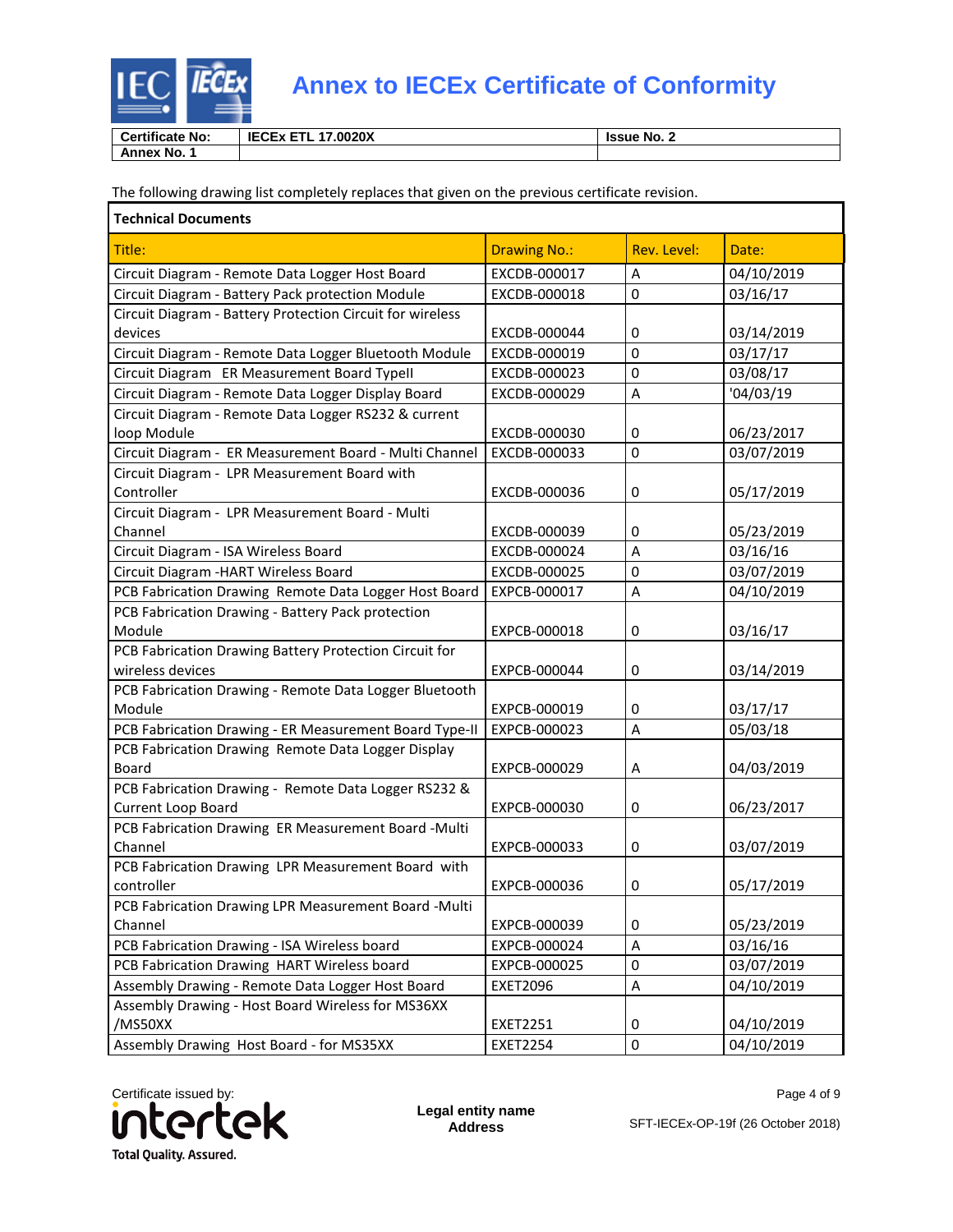

| <b>Certificate No:</b> | <b>IECEX</b><br>17.0020X<br>--<br>EIL | <b>Same No. 2</b> |
|------------------------|---------------------------------------|-------------------|
| Annex No.              |                                       |                   |

| <b>Technical Documents</b>                                  |                     |             |            |
|-------------------------------------------------------------|---------------------|-------------|------------|
| Title:                                                      | <b>Drawing No.:</b> | Rev. Level: | Date:      |
| Assembly Drawing Host board - Wireless for MS35XX /         |                     |             |            |
| MS55XX                                                      | <b>EXET2255</b>     | 0           | 04/10/2019 |
| Assembly Drawing - Battery Pack Protection Module           | EXET1663            | 0           | 03/16/17   |
| Assembly Drawing Battery Protection Circuit for wireless    |                     |             |            |
| devices                                                     | <b>EXET2249</b>     | 0           | 03/14/2019 |
| Assembly Drawing - Remote Data Logger Bluetooth             |                     |             |            |
| Module                                                      | <b>EXET2098</b>     | 0           | 03/17/17   |
| Assembly Drawing - ER Measurement Board- Type II            | EXET1607            | Α           | 05/03/2018 |
| Assembly Drawing Remote Data Logger Display Board           | EXET1610            | Α           | 04/03/19   |
| Assembly Drawing - Remote Data Logger RS232 &               |                     |             |            |
| Current Loop Board                                          | <b>EXET2097</b>     | 0           | 06/23/2017 |
| Assembly Drawing ER Measurement Board- Multi                |                     |             |            |
| Channel                                                     | <b>EXET1906</b>     | 0           | 03/07/2019 |
| Assembly Drawing LPR Measurement Board with                 |                     |             |            |
| controller                                                  | <b>EXET1969</b>     | 0           | 05/17/2019 |
| Assembly Drawing LPR Measurement Board- Multi               |                     |             |            |
| Channel                                                     | <b>EXET2125</b>     | 0           | 05/23/2019 |
| Assembly Drawing - ISA Wireless Board                       | <b>EXET1605</b>     | A           | 03/16/16   |
| Assembly Drawing - HART Wireless Board                      | EXET1803            | 0           | 03/07/2019 |
| <b>Bill of Materials - Host Board</b>                       | EXBOM-000017        | A           | 05/14/2019 |
| Bill of Materials - Battery Pack protection Board           | EXBOM-000018        | 0           | 5/4/2017   |
| Bill of Materials - Battery Protection Circuit for Wireless |                     |             |            |
| <b>Devices</b>                                              | EXBOM-000044        | 0           | 03/14/2019 |
| Bill of Materials - MS3600E Remote Data Logger              |                     |             |            |
| <b>Bluetooth Board</b>                                      | EXBOM-000019        | Α           | 04/03/2019 |
| Bill of Materials - Measurement Board Type-II               | EXBOM-000023        | Α           | 05/29/2019 |
| Bill of Materials - Remote Data Logger Display Board        | EXBOM-000029        | A           | 04/10/2019 |
| Bill of Materials - MS3600E Remote Data Logger 4-20mA       |                     |             |            |
| Board                                                       | EXBOM-000030        | Α           | 8/17/2018  |
| Bill of Materials - ER Measurement Board - Multi channel    | EXBOM-000033        | 0           | 04/23/2019 |
| Bill of Materials - LPR Measurement Board with controller   | EXBOM-000036        | 0           | 05/17/2019 |
| Bill of Materials - LPR Measurement Board Multi channel     | EXBOM-000039        | 0           | 04/23/2019 |
| Bill of Materials - ISA Wireless Board                      | EXBOM-000024        | $\sf A$     | 04/23/2019 |
| Bill of Materials - HART Wireless Board                     | EXBOM-000025        | 0           | 05/10/2019 |
| REMOTE DATA LOGGERS / WIRELESS TRASNMITTERS AND             |                     |             |            |
| REPEATERS MODEL NO: MS35XXE/L / MS55XE/L                    | EXMDB-011077        | 0           | 09/04/2018 |
| REMOTE DATA LOGGERS / WIRELESS TRASNMITTERS AND             |                     |             |            |
| REPEATERS MODEL No: MS36X0E/L AND MS50X0E/L                 | EXMDB-011075        | 0           | 08/27/2018 |
| Hazardous Area Label Battery Holder assembly- Tadiran       | <b>EXET1770</b>     | 0           | 06/23/2017 |
| Hazardous Area Label Battery Holder assembly- Xeno          | <b>EXET1860</b>     | $\mathbf 0$ | 06/23/2017 |
| Hazardous Area Label For Battery Pack Assembly ET2250       | <b>EXET2295</b>     | 0           | 04/10/2019 |
| Hazardous Area Label For Battery Pack Assembly ET2257       | <b>EXET2296</b>     | 0           | 04/10/2019 |



**Legal entity name Address**

Page 5 of 9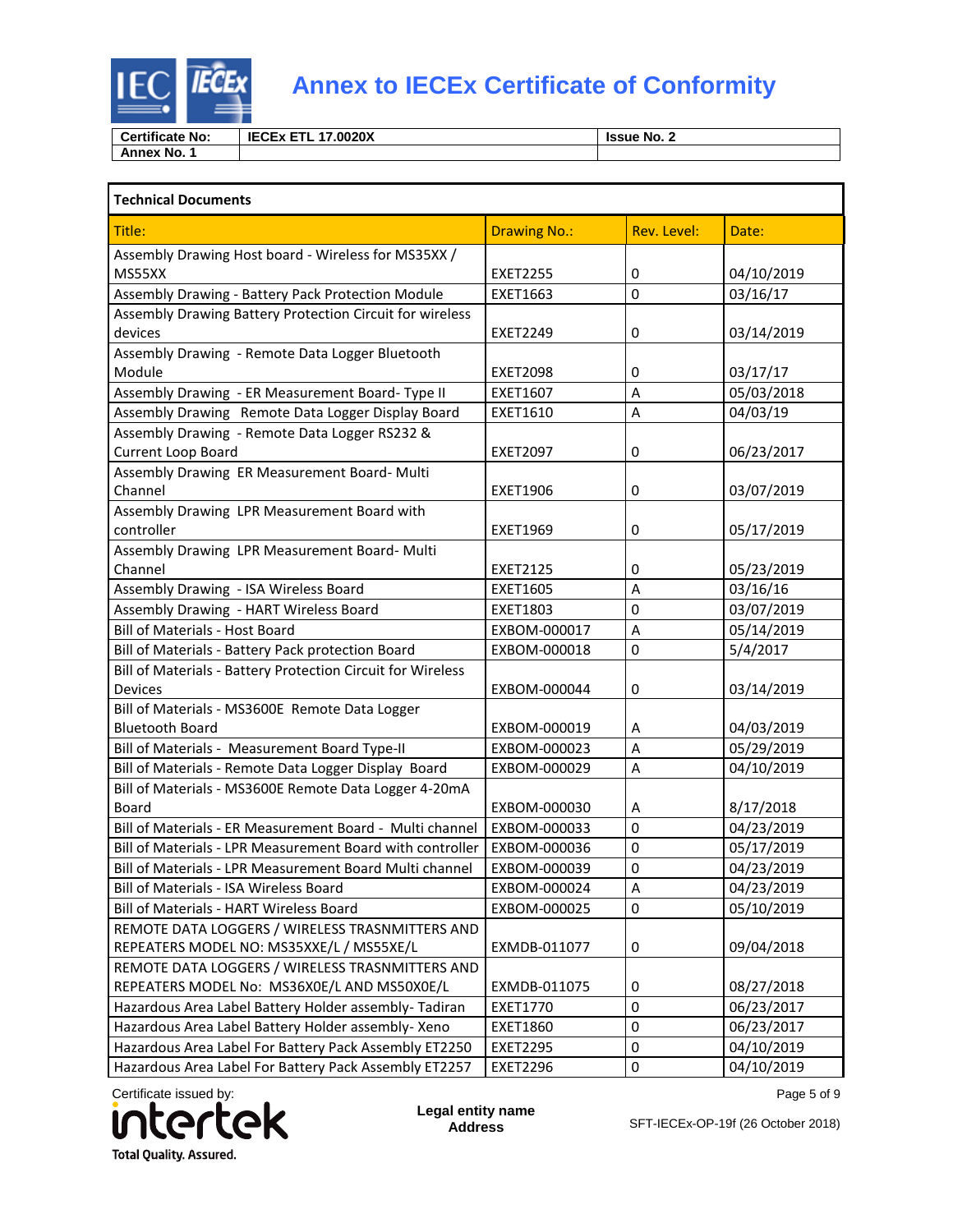

| <b>Certificate No:</b> | <b>IECEX</b><br>17.0020X<br>---<br>-<br>--- | <b>Issue No. 2</b> |
|------------------------|---------------------------------------------|--------------------|
| Annex No.              |                                             |                    |

| <b>Technical Documents</b>                             |                     |             |            |
|--------------------------------------------------------|---------------------|-------------|------------|
| Title:                                                 | <b>Drawing No.:</b> | Rev. Level: | Date:      |
| Hazardous Area Label for MS35XXE / MS55XXE Data        |                     |             |            |
| Logger / Wireless Transmitter                          | EXMDB-011082        | 0           | 03/08/2019 |
| Hazardous Area Label For MS35XXL / MS55XXL Data        |                     |             |            |
| Logger / Wireless Transmitter                          | EXMDB-011084        | 0           | 03/25/2019 |
| Hazardous Area Label MS5540 Wireless Repeater          | EXMDB-011097        | 0           | 05/29/2019 |
| Hazardous Area Label For MS36XXE / MS50XXE Data        |                     |             |            |
| Logger / Wireless Trasnmitter                          | EXMDB-011122        | 0           | 03/25/2019 |
| Hazardous Area Label For MS36XXL / MS50XXL Data        |                     |             |            |
| Logger / wireless Transmitter                          | EXMDB-011080        | 0           | 03/25/2019 |
| Hazardous Area Label MS5040-XXX Wireless repeater      | EXMDB-011121        | 0           | 05/29/2019 |
| Enclsoure Label For MS36XXE / MS50XXE Data Logger /    |                     |             |            |
| <b>Wireless Trasnmitter</b>                            | EXMDB-010858        | В           | 03/25/2019 |
| Enclsoure Label for MS36XXL / MS50XXL Data logger /    |                     |             |            |
| <b>Wireless Transmitter</b>                            | EXMDB-011079        | 0           | 03/25/2019 |
| Enclosure Label MS5040-XXX Wireless Repeater           | EXMDB-011095        | 0           | 03/25/2019 |
| Control Drawing - MS36XXE Remote Data Logger           | EXWDB-000097        | A           | 05/23/2019 |
| Control Drawing - MS35XXE Remote Data Logger           | EXWDB-000109        | A           | 05/23/2019 |
| Control Drawing - MS35XXE MultiChannel Remote Data     |                     |             |            |
| logger                                                 | EXWDB-000128        | 0           | 05/23/2019 |
| Control Drawing - MS36XXL Remote Data Logger           | EXWDB-000129        | 0           | 05/23/2019 |
| Control Drawing - MS35XXL Remote Data Logger           | EXWDB-000130        | 0           | 05/23/2019 |
| Control Drawing - MS35XXL MultiChannel Remote Data     |                     |             |            |
| logger                                                 | EXWDB-000131        | 0           | 05/23/2019 |
| Control Drawing - MS5000E Wireless Transmitter         | EXWDB-000113        | Α           | 05/24/2019 |
| Control Drawing - MS5500E Wireless Transmitter         | EXWDB-000133        | 0           | 05/24/2019 |
| Control Drawing - MS550XE MultiChannel Wireless        |                     |             |            |
| Transmitter                                            | EXWDB-000134        | 0           | 05/24/2019 |
| Control Drawing - MS5000L Wireless Transmitter         | EXWDB-000135        | 0           | 05/24/2019 |
| Control Drawing - MS5500L Wireless Transmitter         | EXWDB-000136        | 0           | 05/24/2019 |
| Control Drawing - MS550XL MultiChannel Wireless        |                     |             |            |
| Transmitter                                            | EXWDB-000137        | 0           | 05/24/2019 |
| MS35XXE & MS36XXE Hazardous Area Certification         |                     |             |            |
| Details                                                | EXDOC-000012        | А           | 05/23/2019 |
| MS50XXE & MS55XXE Hazardous Area Certification         |                     |             |            |
| Details                                                | EXDOC-000013        | A           | 05/23/2019 |
| MS35XXL & MS36XXL Hazardous Area Certification         |                     |             |            |
| Details                                                | EXDOC-000017        | 0           | 05/23/2019 |
| MS50XXL & MS55XXL Hazardous Area Certification         |                     |             |            |
| Details                                                | EXDOC-000018        | 0           | 05/23/2019 |
| PCB Fabrication Drawing - ER Measurement Board Type-II | EXPCB-000023        | 0           | 03/08/17   |
| Assembly Drawing - ER Measurement Board- Type II       | EXET1607            | 0           | 03/08/17   |

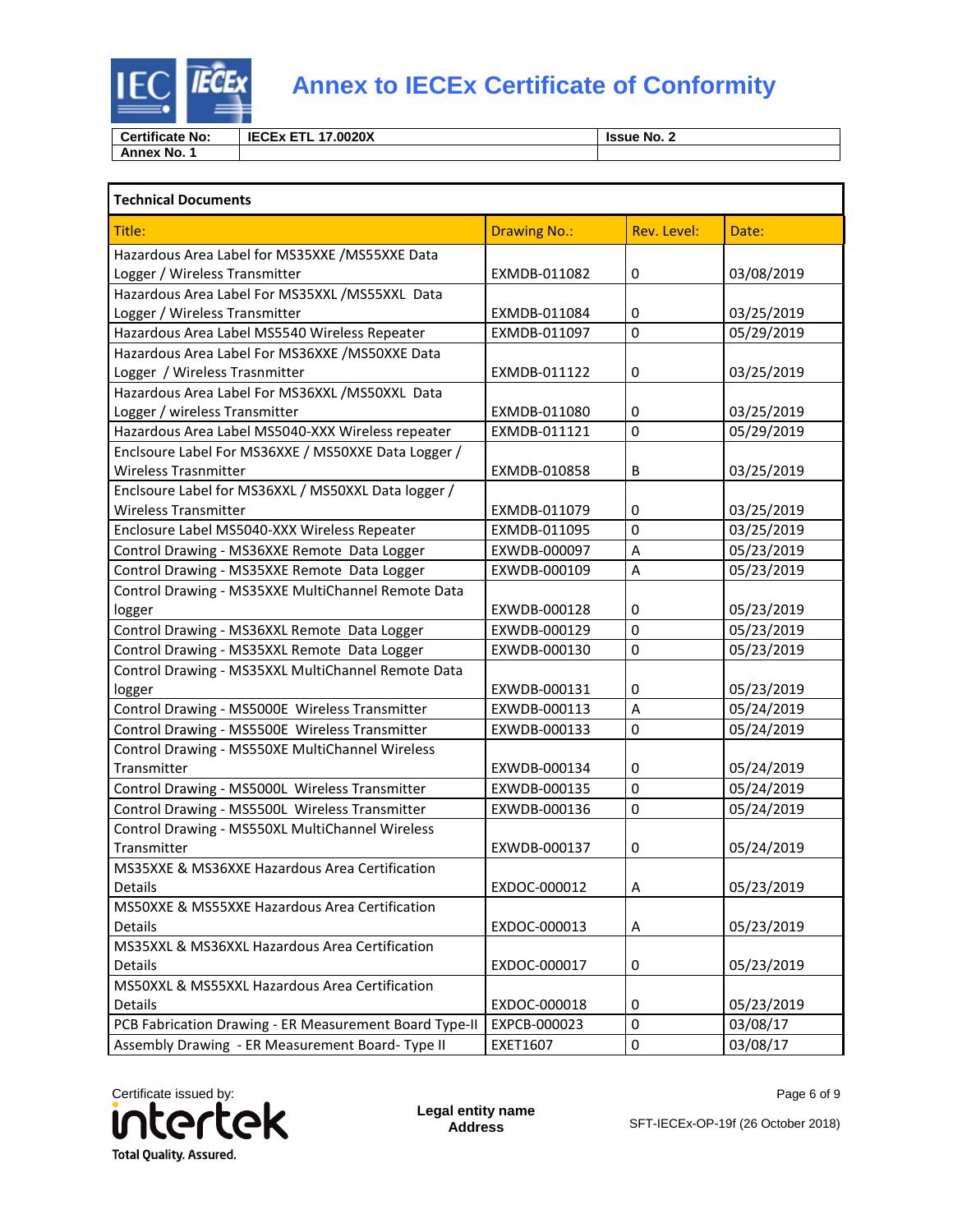

# **IEC IECEX** Annex to IECEx Certificate of Conformity

| <b>Certificate No:</b> | <b>IECEX</b><br>17.0020X<br>---- | <b>Issue No.</b> |
|------------------------|----------------------------------|------------------|
| No.<br>Annex           |                                  |                  |

| <b>Technical Documents</b>                           |                     |             |           |
|------------------------------------------------------|---------------------|-------------|-----------|
| Title:                                               | <b>Drawing No.:</b> | Rev. Level: | Date:     |
| Bill of Materials - MS3600E Remote Data Logger       |                     |             |           |
| Measurement Board Type-II                            | EXBOM-000023        | 0           | 03/08/17  |
| Circuit Diagram - Remote Data Logger Display Module  | EXCDB-000029        |             | 03/16/17  |
| PCB Fabrication Drawing - Remote Data Logger Display |                     |             |           |
| Board                                                | EXPCB-000029        | Ω           | 03/16/17  |
| Assembly Drawing - Remote Data Logger Display Module | EXET1610            |             | 03/16/17  |
| Bill of Materials - ERDL Display Board               | EXBOM-000029        |             | 5/25/2017 |



**Legal entity name Address**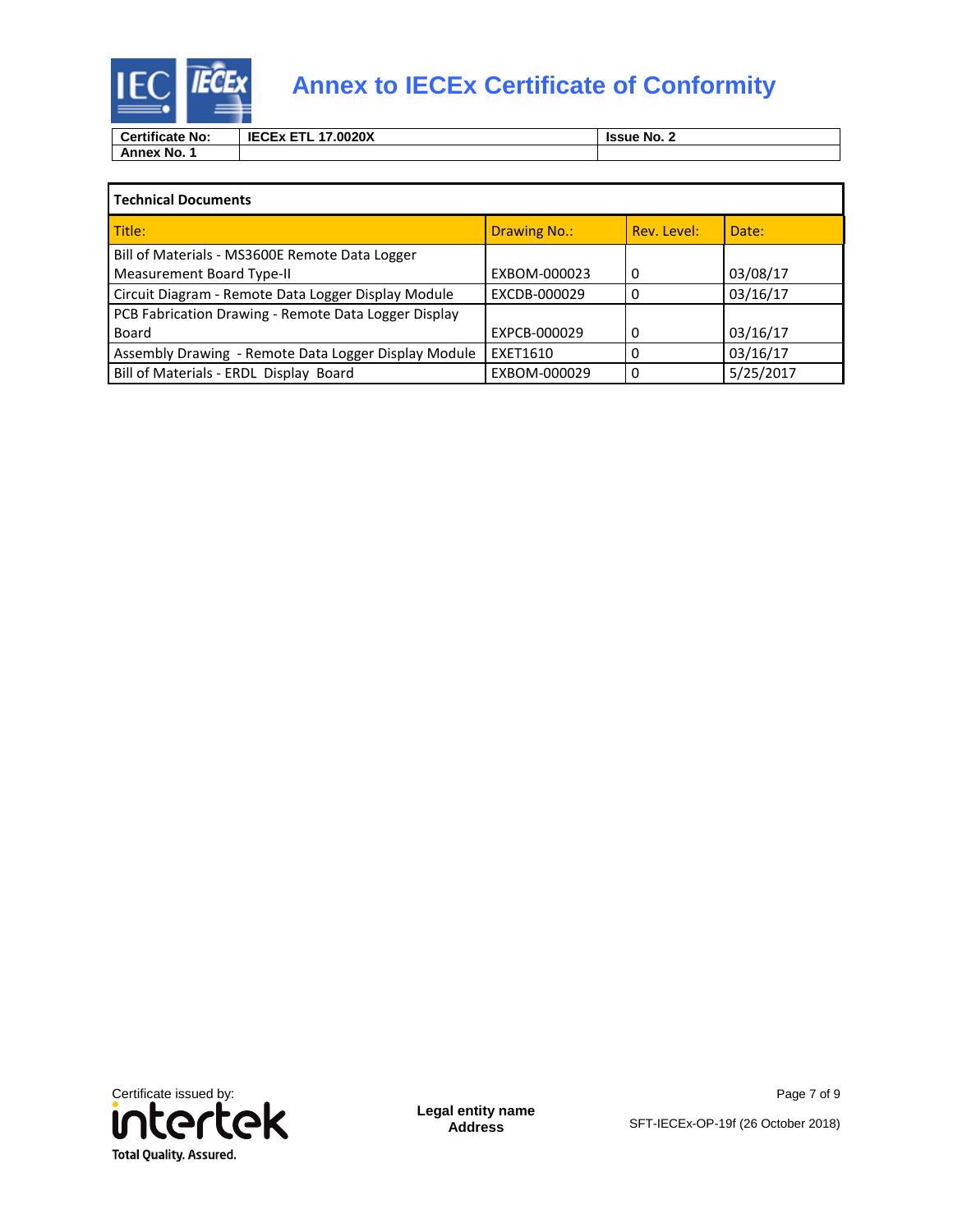

**Certificate No: IECEX ETL 17.0020X** ISSUE No. 2

**Annex No. 1**

### **Details of Change – Variation 01**

### **Free Reference Number: G103520011**

The following PCBs have been added under this revision. The installation configuration of the boards has been summarized in the certificate description:

- EXCDB-000044 Alternate Battery Protection Board
- EXCDB-000025 HART Wireless Board
- EXCDB-000033 ER Measurement Board 4 Channel
- EXCDB-000036 LPR Measurement Board
- EXCDB-000039 LPR Measurement Board 4 Channel

The following schematics have received modification under this revision

- EXCDB-000017 Remote Datalogger Host Board
	- D2 and D3 may now optionally be fitted with a lower wattage component when used with the ET2250 battery pack. This relates to models MS352X, MS352X and MS50XX of the equipment.
	- R36, D5, D6 and C31 may be optionally removed.
	- The USB and SD card circuitry of this PCB may be optionally removed.
	- PCB layout has been revised to incorporate listed changes
- EXCDB-000023 ER Measurement Board
	- Resistors R27, R28, R25, R30, R32, R32, R8, R9, R6, R12, R16, R18, R19 and R17 have been relied upon to limit the current available to the probe output.
	- The Lo permitted to be connected to the probe output has been increased from 10µH to 60µH per the manufacturer's request.
	- PCB layout has been revised to ensure separations around new safety components cannot be invalidated.
- EXCDB-000029 Display Board Summary and safety components
	- Resistors R15, R16 and R17 have been included to reduce the current available to protective Zener diodes.
	- Zener diodes D7, D8, D9, D10, D11 and D12 have been reduced to 1W or 2W components.
	- Zener diodes D14 and D13 have been reduced to 2W components.
	- PCB layout has been revised to incorporate listed changes
- EXCDB-000030 Remote Datalogger Communication Board
	- Entity parameters have been revised at J2 due to a typographical error in the previous report. The Io has been reduced from 20mA to 2mA and the Po has been reduced from 24.7mW to 2.47mW. As the resultant values are lower than previously stated this amendment does not result in a dangerous condition.

The following general modifications apply to all PCBs

• Capacitance on all boards may be reduced or omitted

The following reporting changes have been considered under this variation.



**Legal entity name Address**